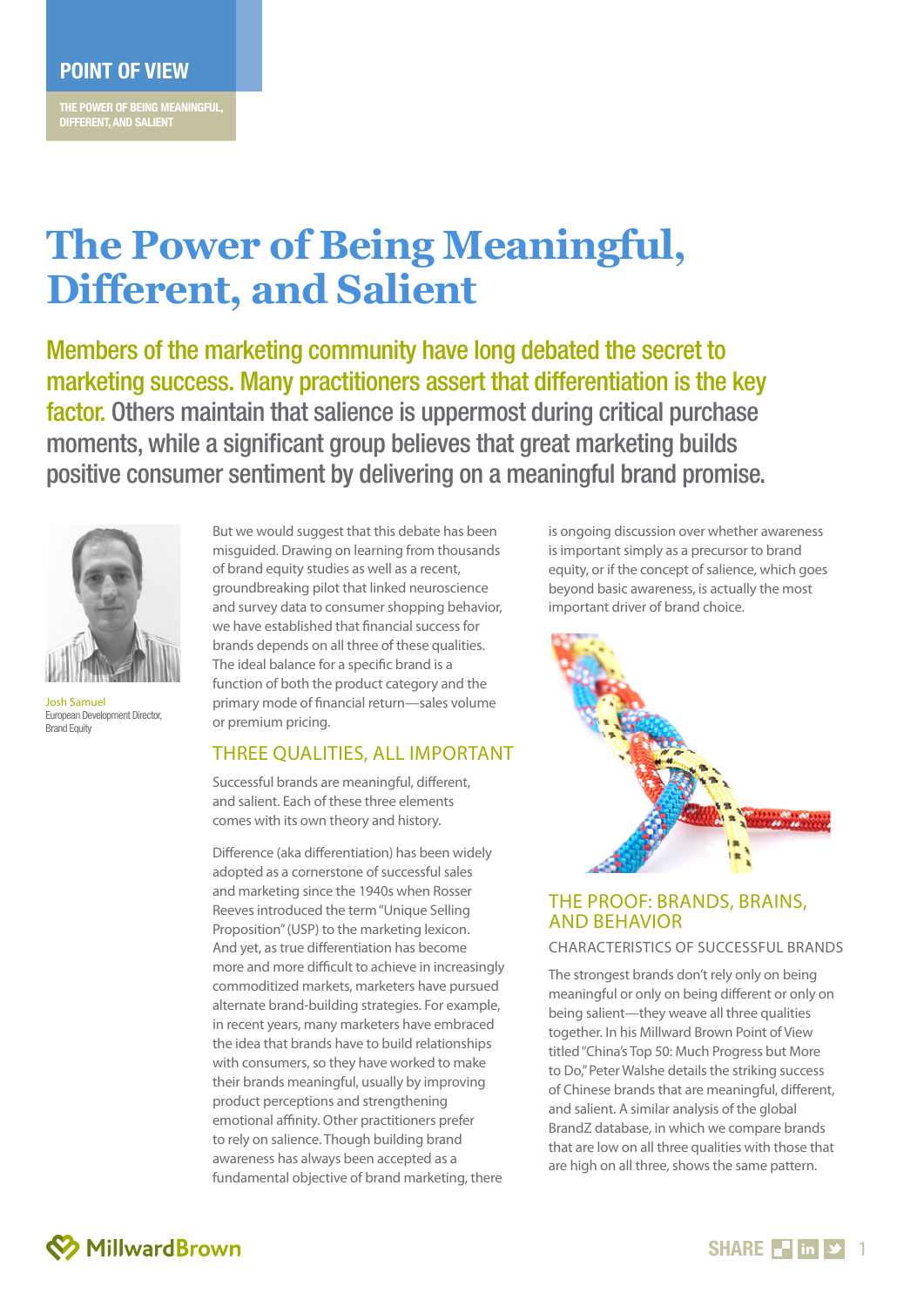# **POINT OF VIEW**

**THE POWER OF BEING MEANINGFUL, DIFFERENT, AND SALIENT**

Brands that are meaningful, different, and salient derive three times more of their volume from the strength of the brand, as opposed to factors like availability and promotions. Furthermore, they command a price that is 14 percent higher, and their growth in value share is, on average, six percentage points higher than brands that are low on meaning, difference, and salience.

Brands that are meaningful, different, and salient derive three times more of their volume from the strength of the brand.

#### Understanding Consumer Brains

We know that successful brands are meaningful, different, and salient, but to maximize the power of marketing, we need to know more than that. We need to understand how these brand qualities act on the minds of consumers to affect purchase decisions.



It is relatively easy to understand the effect of salience. Salience gives a brand an advantage because of the habitual nature of much human behavior. In shopping, consumers rely on mental shortcuts or heuristics when they make their brand decisions. One such heuristic is to assign greater importance to things that have ready mental availability, the effect of which is to choose the most salient brand.

Compared to brand salience, the role of brand meaning in consumer decision-making is complex, as it involves both cognition and affect. However, we have learned that we can measure

how meaningful brands are by using some simple and straightforward questions. In his book The Branded Mind, Erik du Plessis builds on the ideas of Antonio Damasio to suggest that simple questions about how the brand makes you feel and how well it satisfies your needs can be used to summarize the overall impact of functional associations and feelings on brand decisions. We use questions like these to measure and define how meaningful brands are. So du Plessis' interpretation of Damasio's theory helps us understand how brand meaning influences consumer choice.

Of the three critical elements, difference is the one that is most often overlooked, with some arguing that being different is just a special case of being meaningful. The argument is that differentiation is delivering a brand property that others don't deliver, and the effect is the same as delivering a brand property better than others. In either case, the brand just becomes more meaningful. However, experiments in behavioral psychology have demonstrated that when similar alternatives compete against each other, they all become less attractive, while if one option stands apart from the rest, even if the difference is not particularly meaningful, that option becomes more attractive.

# Of the three critical elements, difference is the one that is most often overlooked.

These experiments have tended to focus on considered human decisions involving relatively unfamiliar objects or concepts. Therefore, this learning is most applicable when for some reason a consumer's normal habits are disrupted and he or she is considering less familiar brands. This may help explain why difference is one of the strongest markers of future growth, as Helen Fearn notes in her 2010 Point of View, "Growing a Strong Brand: Defining Your Meaningful Point of Difference."

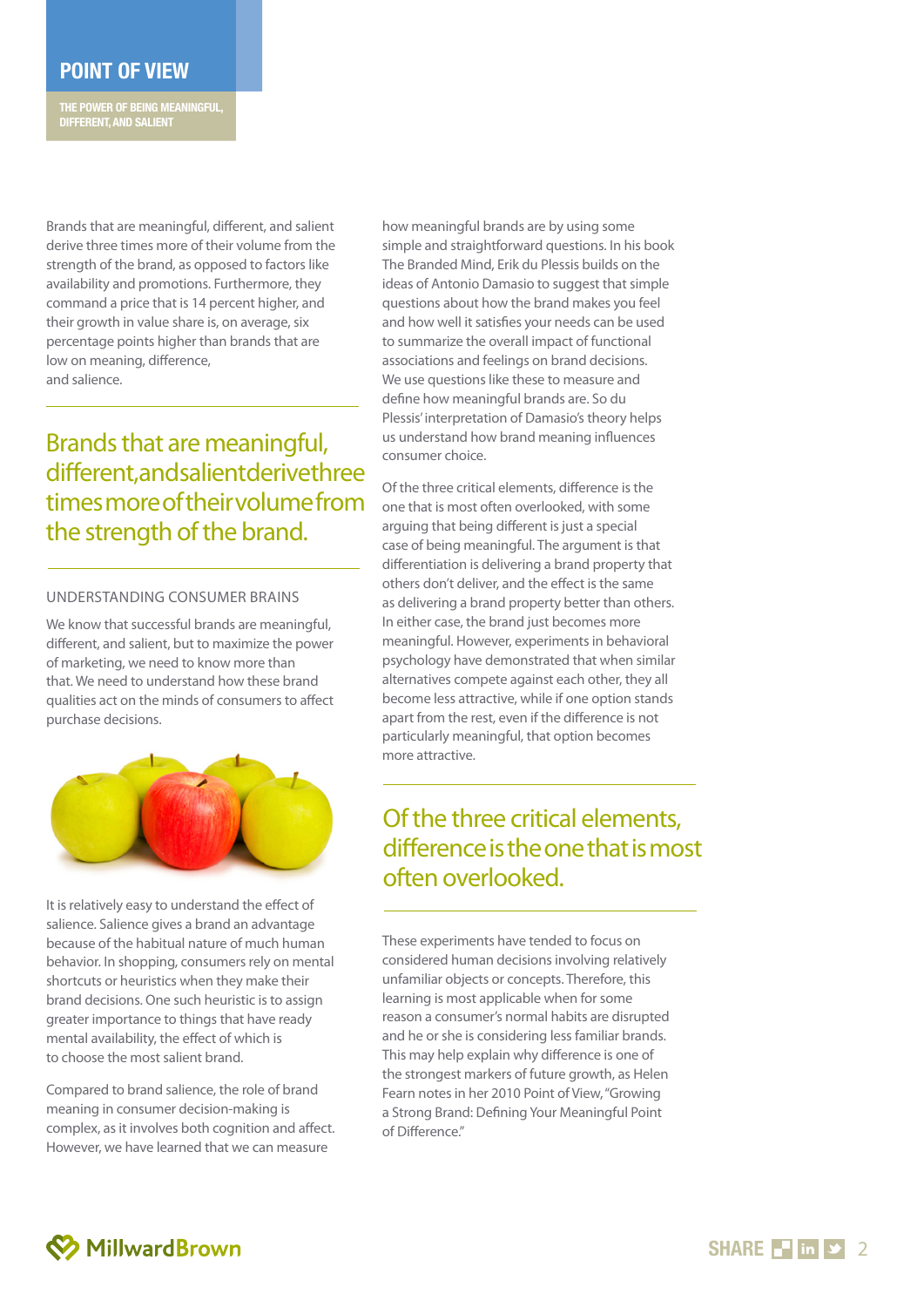# **POINT OF VIEW**

**THE POWER OF BEING MEANINGFUL, DIFFERENT, AND SALIENT**

Brands stand to gain even more when they offer points of difference that are truly important, even if the importance is only temporary or fleeting. Consider my relationship with three different soft drinks back in my student days. I wasn't a great fan of Red Bull. I didn't feel a personal connection with the brand, and I didn't particularly like the taste. On the other hand, I felt reasonably warm toward Pepsi and did like the taste. Overall, Pepsi was more meaningful to me. However, the trouble for Pepsi was that I felt even warmer toward Coca-Cola and preferred the taste of that, so I tended to choose Coke over Pepsi. But on certain nights out, Red Bull felt like the only drink that delivered the desired combination of an energy hit and social cachet. The result was that I barely ever bought Pepsi, but did occasionally buy Red Bull, and when I did I was willing to pay a high price for it because there was no substitute.

It is probably true to say that I was choosing<br>Red Bull because it was the most meaningful brand for my need state at that moment, so in a sense its difference was "just a special case of meaning." However, for marketers, the crucial point is that brands that achieve this special state of offering something truly different are chosen more often and can charge a higher price .

#### Observing Consumer Behavior

Our knowledge of the characteristics of successful brands and the latest thinking on human decision-making underscore the importance of meaning, difference, and salience. But can we quantify the influence of each of these elements on consumer purchase volume and price paid?

To investigate this, we ran a groundbreaking global pilot. We linked respondents' survey responses with their actual purchase behavior as well as neuroscience data to get a full picture of how raw emotional response in the brain links to how brands are perceived, and how that in turn influences their purchase choices. This study helped identify the best ways to measure how meaningful, different, and salient brands are, and confirmed that these are the

three most important brand influences on purchase behavior.

The contribution of each of the three qualities was different depending on whether we were looking at purchase volume or price paid. To drive volume, it is most important for a brand to first be meaningful and then be salient. Difference is slightly less important. Being meaningful is also the most important quality in justifying a price premium; after that, being different is next in importance, while being salient matters less. The exact proportions vary by category; we can quantify these to help focus marketing efforts.

### IMPLICATIONS FOR MARKETERS

Marketers, ask yourselves: Do you expect your brand to make money by selling a greater volume of product or by selling at a higher price?<br>Only a handful of brands are compelling enough to do both, i.e., to deliver high volume at a premium price.

#### Make Your Bran d Meaning ful

Whether your objective is volume or price, in either case your brand needs to be meaningful, so ask these questions: Does your brand meet the functional needs of consumers? Are you communicating your brand's story in a meaningful way? And does your combination of story and functional delivery make people

# feel good?<br> **Whetheryourobjectiveisvol**<br> **or price, your brand needs**<br> **meaningful.**<br>
Of the brands we measured in our pilot work, Whetheryourobjectiveisvolume or price, your brand needs to be meaningful.

Coca-Cola and British Airways were among the most meaningful. Both achieved that status through great product delivery that met consumers' core needs, as well as marketing that elevated the brands into emotional territory and made consumers feel good about them.